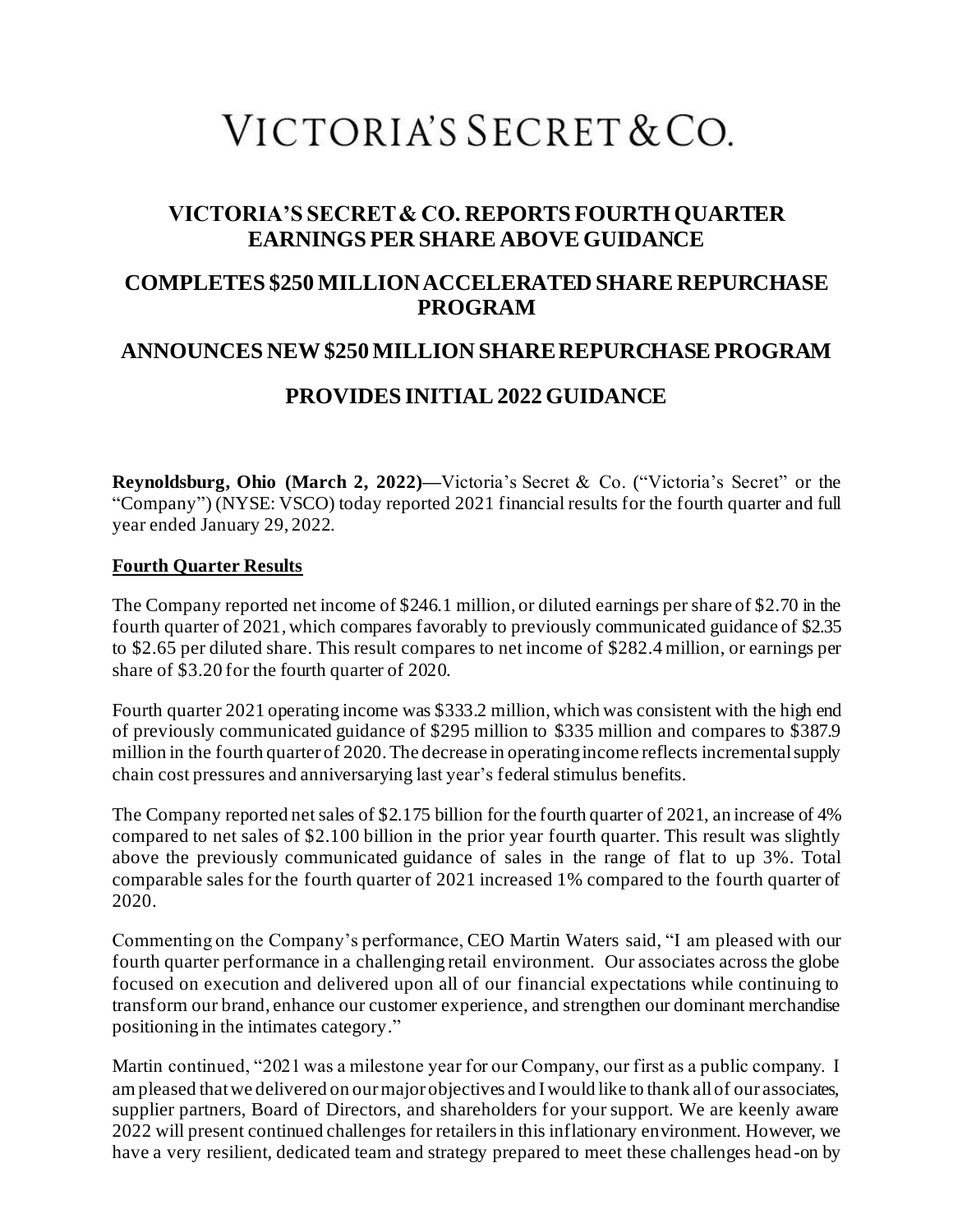focusing on the customer journey, being 'best at bras', prioritizing people and planet, and launching new initiatives for future growth."

# **Full Year Results**

The Company reported net income of \$646.4 million, or diluted earnings per share of \$7.18 for the full year 2021. This result compares to a net loss of \$72.3 million, or loss per share of \$0.82 and adjusted net income of \$43.0 million, or adjusted earnings per share of \$0.49 for the full year 2020.

Full year 2021 operating income was \$869.5 million compared to an operating loss of \$101.5 million and adjusted operating income of \$97.5 million in 2020. Full year 2021 operating income dollar growth over adjusted operating income in 2020 was driven by solid total sales growth of 25% and adjusted gross margin dollar growth of 58%.

The Company reported net sales of \$6.785 billion for the full year 2021, an increase of 25% compared to net sales of \$5.413 billion for 2020. Total comparable sales for the full year 2021 increased 3% compared to 2020.

# **Capital Allocation**

On December 29, 2021, the Company announced an accelerated share repurchase agreement ("ASR") with Goldman Sachs & Co. LLC ("Goldman Sachs") to repurchase \$250 million of the Company's common stock. Under the terms of the ASR, the Company made a payment of \$250 million to Goldman Sachs and received an initial delivery of approximately 4.1 million shares of the Company's common stock on December 31, 2021, with the final number of shares repurchased based on the volume-weighted average price of the Company's common stock during the term of the ASR, less a discount. The ASR period ended on February 23, 2022 and the Company received an additional 0.3 million shares as final settlement of the agreement. In total for the ASR, the Company repurchased 4.4 million shares at an average price of \$56.39 per share.

The Company also announced today that its Board of Directors approved a new share repurchase program ("March 2022 Share Repurchase Program"), providing for the repurchase of up to \$250 million of the Company's common stock. The \$250 million authorization is expected to be utilized to repurchase shares in the open market, subject to market conditions and other factors. Shares acquired through the March 2022 Share Repurchase Program will be available to meet obligations under equity compensation plans and for general corporate purposes. The March 2022 Share Repurchase Program will continue until exhausted, but no later than January 28, 2023.

## **First Quarter and Full Year 2022 Outlook**

The Company is forecasting first quarter 2022 sales to be in the range of \$1.425 billion to \$1.495 billion versus first quarter 2021 sales of \$1.554 billion. At this forecasted level of sales, operating income is expected to be in the range of \$80 million to \$110 million compared to \$225.7 million in 2021, with the decrease predominantly due to incremental supply chain cost pressures this year and anniversarying federal stimulus benefits which drove higher sales and operating income last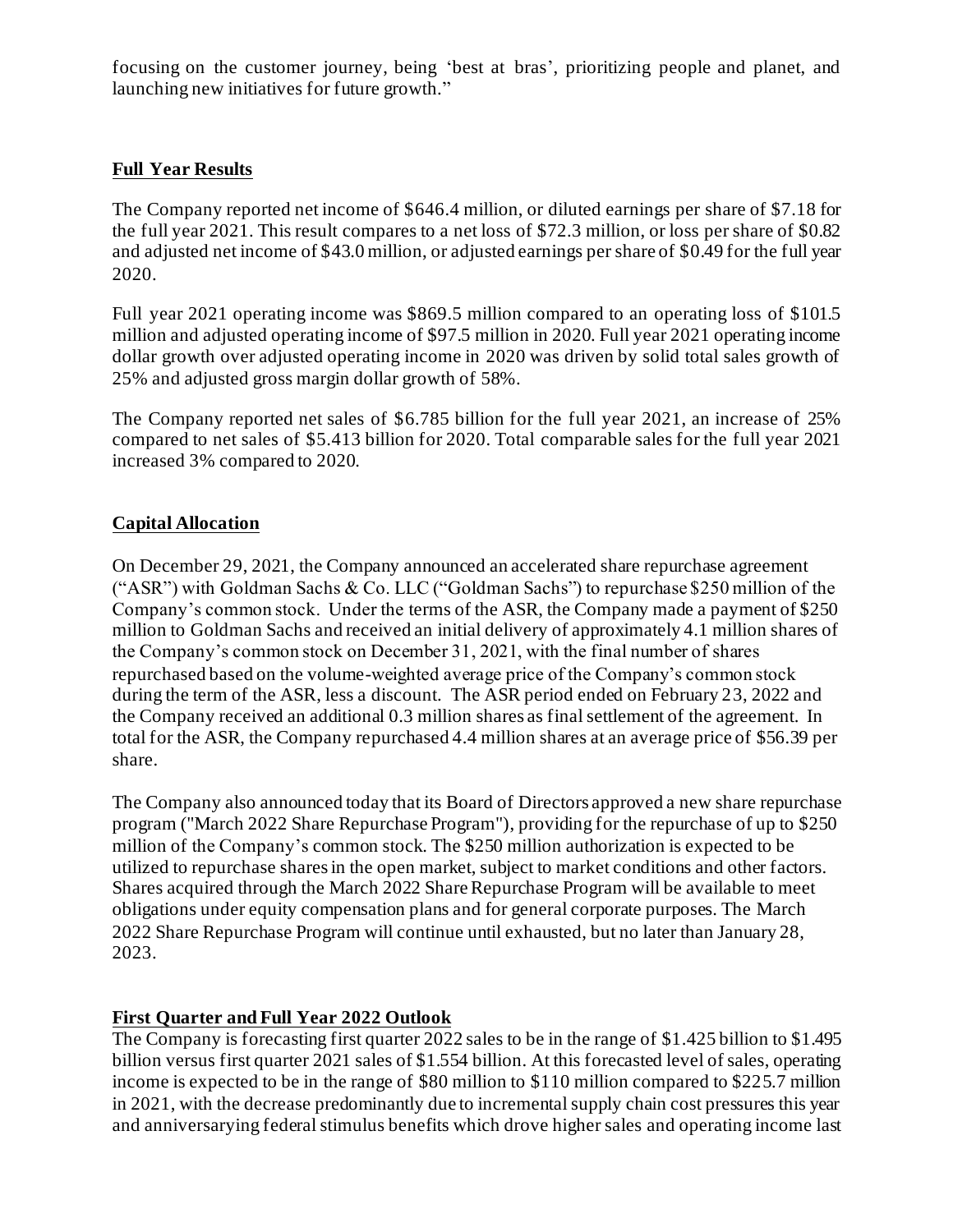year. At this forecasted level of operating income, diluted earnings per share are estimated to be in the range of \$0.70 to \$0.95 compared to earnings per diluted share of \$1.97 last year.

The Company is forecasting full year 2022 sales to be in the range of flat to up low-single digits versus 2021 sales of \$6.785 billion. At this level of sales, the Company estimates operating income to be directionally in line with 2021 operating income of \$869.5 million.

Victoria's Secret & Co. will conduct its fourth quarter earnings call at 8:00 a.m. Eastern on Thursday, March 3, 2022. To listen, call 1-800-619-9066 (international dial-in number: 1-212- 519-0836); conference ID 5358727. For an audio replay, call 1-888-566-0401 (international replay number: 1-203-369-3040); conference ID 226791 or log onto [www.victoriassecretandco.com](http://www.victoriassecretandco.com/).The materials accompanying the earnings call have been posted on the investor relations section of the Company's website. The audio replay will be available approximately two hours after the conclusion of the call.

## **About Victoria's Secret**

Victoria's Secret is the world's largest intimates specialty retailer offering a wide assortment of modern, fashion-inspired collections including signature bras, panties, lingerie, casual sleepwear, athleisure and swim, as well as award-winning prestige fragrances and body care. With nearly 1,400 retail stores worldwide and a predominately female workforce of more than 30,000, Victoria's Secret boasts the largest team of specialty trained bra fit experts worldwide. Victoria's Secret is committed to inspiring women around the world with products and experiences that uplift and champion them and their journey while creating lifelong relationships and advocating for positive change.

### **Safe Harbor Statement Under the Private Securities Litigation Reform Act of 1995**

We caution that any forward-looking statements (as such term is defined in the Private Securities Litigation Reform Act of 1995) contained in this press release or made by our Company or our management involve risks and uncertainties and are subject to change based on various factors, many of which are beyond our control. Accordingly, our future performance and financial results may differ materially from those expressed or implied in any such forward-looking statements. Words such as "estimate," "project," "plan," "believe," "expect," "anticipate," "intend," "planned," "potential" and any similar expressions may identify forward-looking statements. Risks associated with the following factors, among others, in some cases have affected and in the future could affect our financial performance and actual results and could cause actual results to differ materially from those expressed or implied in any forward-looking statements included in this press release or otherwise made by our company or our management:

- the spin-off from Bath & Body Works, Inc. (f/k/a L Brands, Inc.) may not be tax-free for U.S. federal income tax purposes;
- a loss of synergies from separating the businesses that could negatively impact the balance sheet, profit margins or earnings of Victoria's Secret or that Victoria's Secret does not realize all of the expected benefits of the spin-off;
- general economic conditions, inflation, consumer confidence, consumer spending patterns and market disruptions including pandemics or significant health hazards, severe weather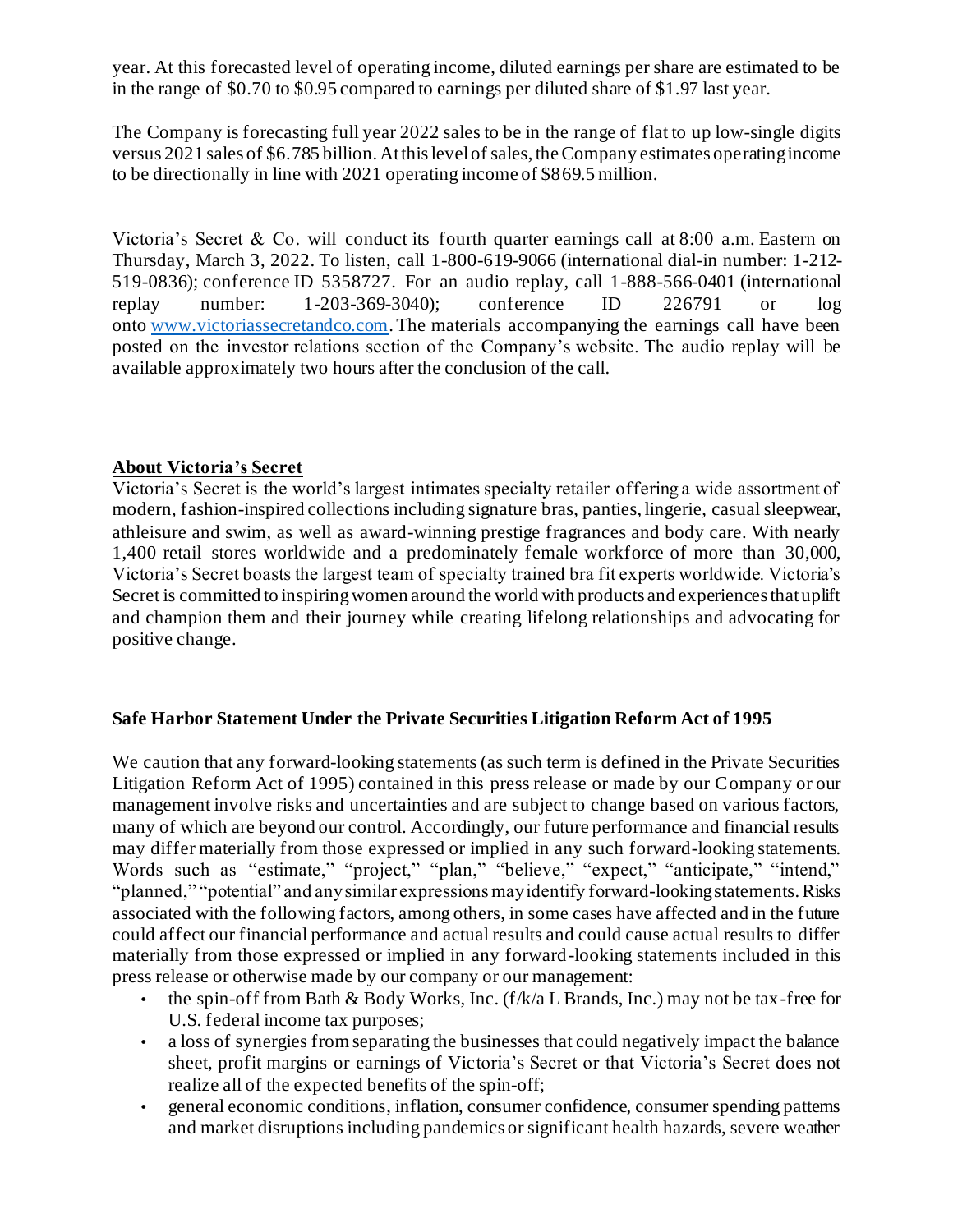conditions, natural disasters, terrorist activities, financial crises, political crises or other major events, or the prospect of these events;

- the novel coronavirus (COVID-19) global pandemic has had and is expected to continue to have an adverse effect on our business and results of operations;
- the seasonality of our business;
- divestitures or other dispositions and related operations and contingent liabilities from such businesses;
- difficulties arising from turnover in company leadership or other key positions;
- our ability to attract, develop and retain qualified associates and manage labor-related costs;
- the dependence on mall traffic and the availability of suitable store locations on appropriate terms;
- our ability to grow through new store openings and existing store remodels and expansions;
- our ability to successfully operate and expand internationally and related risks;
- our independent franchise, license and wholesale partners;
- our direct channel businesses;
- our ability to protect our reputation and our brand images;
- our ability to attract customers with marketing, advertising and promotional programs;
- our ability to maintain, enforce and protect our trade names, trademarks and patents;
- the highly competitive nature of the retail industry and the segments in which we operate;
- consumer acceptance of our products and our ability to manage the life cycle of our brands, keep up with fashion trends, develop new merchandise and launch new product lines successfully;
- our ability to source, distribute and sell goods and materials on a global basis, including risks related to:
	- political instability, environmental hazards or natural disasters;
	- significant health hazards or pandemics, which could result in closed factories, reduced workforces, scarcity of raw materials, and scrutiny or embargoing of goods produced in infected areas;
	- duties, taxes and other charges;
	- legal and regulatory matters;
	- volatility in currency exchange rates;
	- local business practices and political issues;
	- delays or disruptions in shipping and transportation and related pricing impacts;
	- disruption due to labor disputes; and
	- changing expectations regarding product safety due to new legislation;
- our geographic concentration of vendor and distribution facilities in central Ohio;
- fluctuations in foreign currency exchange rates;
- the ability of our vendors to deliver products in a timely manner, meet quality standards and comply with applicable laws and regulations;
- fluctuations in product input costs, including those caused by inflation;
- our ability to adequately protect our assets from loss and theft;
- fluctuations in energy costs, including those caused by inflation;
- increases in the costs of mailing, paper, printing or other order fulfillment logistics;
- claims arising from our self-insurance;
- our and our third-party service providers' ability to implement and maintain information technology systems and to protect associated data;
- our ability to maintain the security of customer, associate, third-party and company information;
- stock price volatility;
- our ability to pay dividends and related effects;
- shareholder activism matters;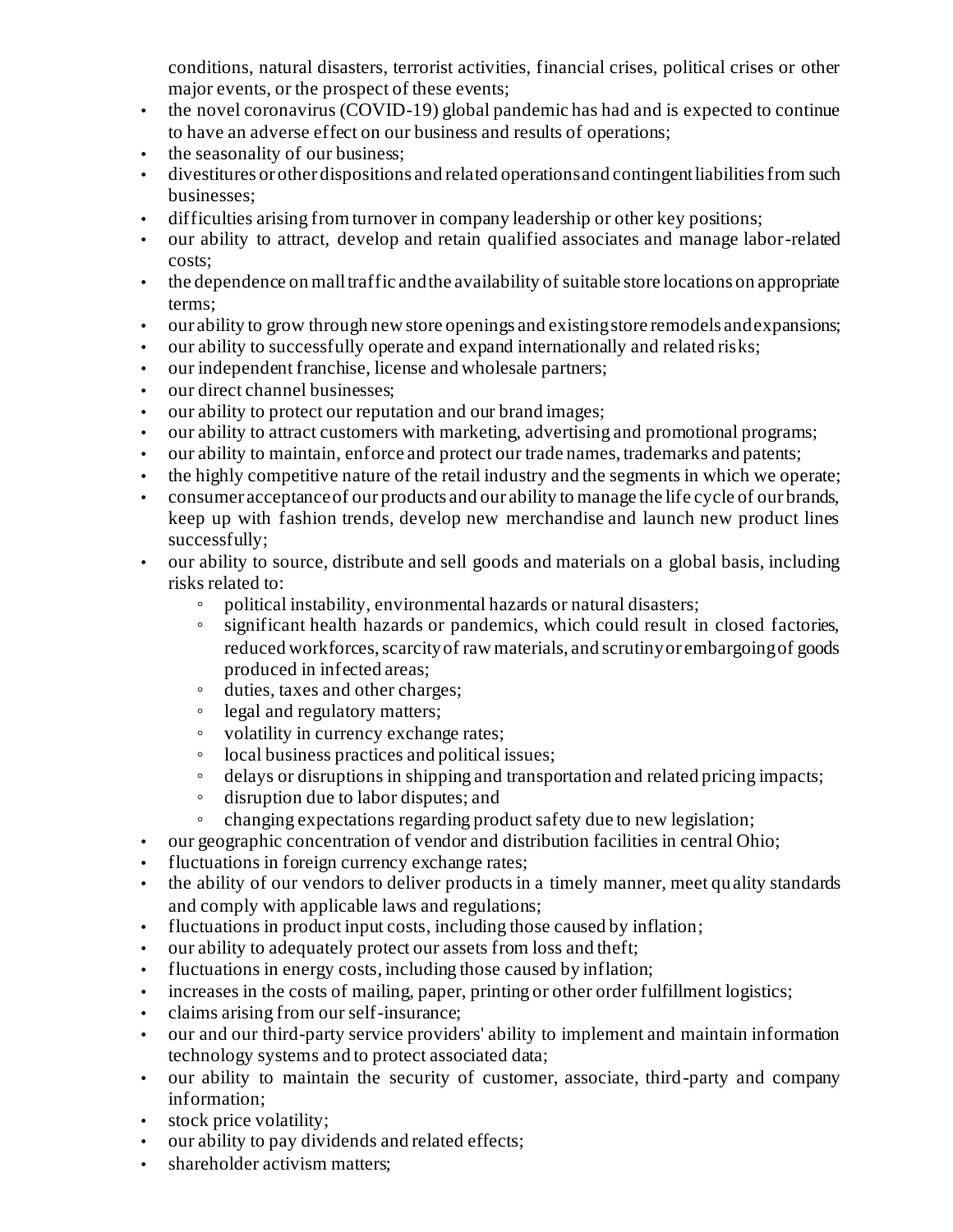- our ability to maintain our credit rating;
- our ability to service or refinance our debt and maintain compliance with our restrictive covenants;
- our ability to comply with laws, regulations and technology platform rules or other obligations related to data privacy and security;
- our ability to comply with regulatory requirements;
- legal and compliance matters; and
- tax, trade and other regulatory matters.

We are not under any obligation and do not intend to make publicly available any update or other revisions to any of the forward-looking statements contained in this press release to reflect circumstances existing after the date of this press release or to reflect the occurrence of future events even if experience or future events make it clear that any expected results expressed or implied by those forward-looking statements will not be realized. More information on potential factors that could affect Victoria's Secret results is included in Victoria's Secret Registration Statement on Form 10 and the quarterly reports on Form 10-Q filed with the Securities and Exchange Commission.

For further information, please contact:

**Victoria's Secret & Co.:**

**Investor Relations:** Media Relations: Jason Ware **Brooke** Wilson [investorr](mailto:investor)elations@victoria.com [communications@victoria.com](mailto:communications@victoria.com)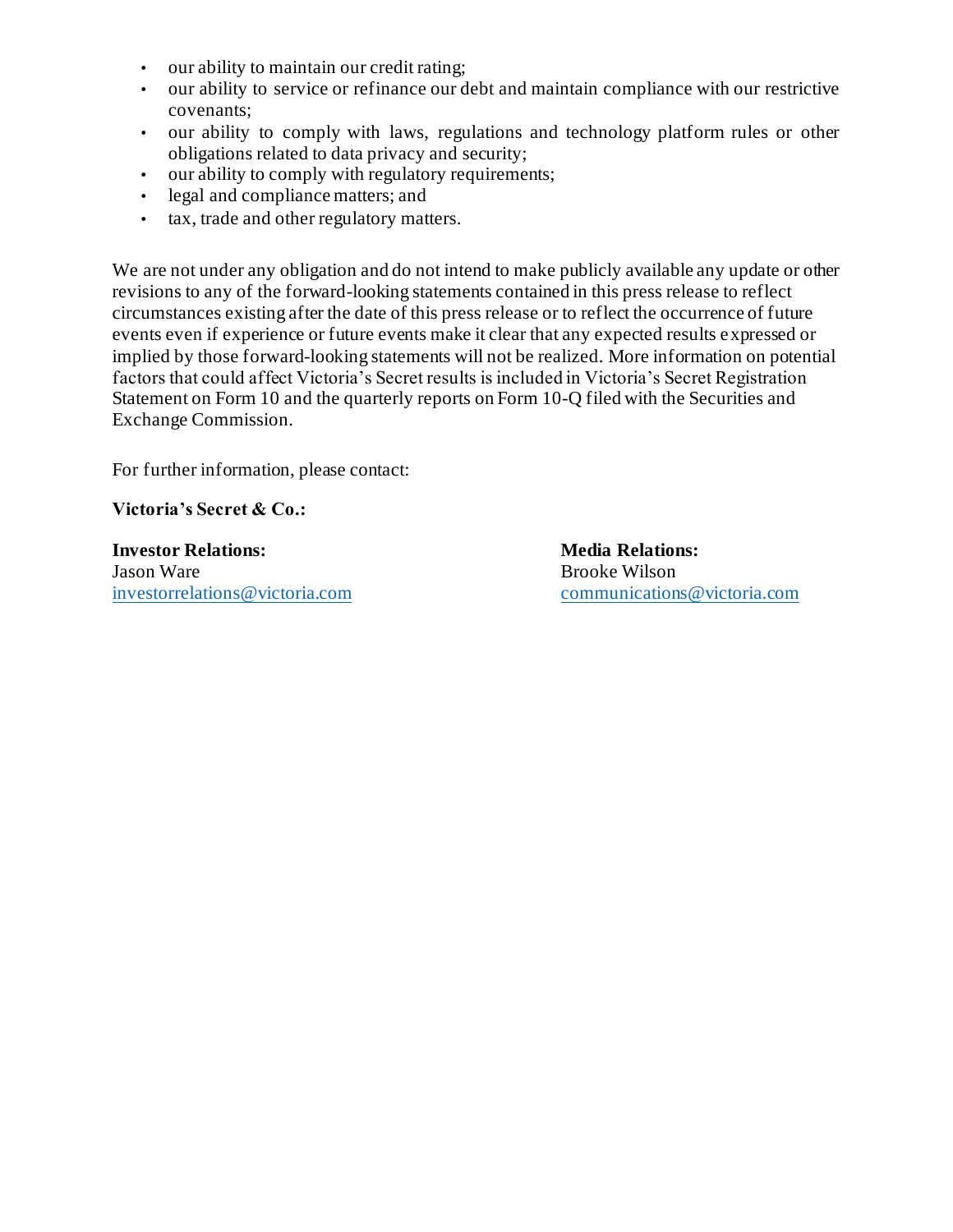## **Victoria's Secret & Co. Fourth Quarter 2021**

### **Total Sales (Millions):**

|                            | Fourth<br><b>Ouarter</b><br>2021 | Fourth<br><b>Ouarter</b><br>2020 | $\%$<br>Inc/<br>(Dec) | Fourth<br><b>Ouarter</b><br>2021 | Fourth<br><b>Ouarter</b><br>2019 | %<br>Inc/<br>(Dec) |
|----------------------------|----------------------------------|----------------------------------|-----------------------|----------------------------------|----------------------------------|--------------------|
| Stores – North America     | \$1.304.1                        | \$1,162.3                        | 12.2%                 | \$1,304.1                        | \$1,649.3                        | $(20.9\%)$         |
| Direct                     | 718.3                            | 831.1                            | $(13.6\%)$            | 718.3                            | 626.5                            | 14.6%              |
| International <sup>1</sup> | 153.0                            | 106.3                            | 43.9%                 | 153.0                            | 200.4                            | $(23.6\%)$         |
| <b>Total</b>               | \$2,175.4                        | \$2,099.7                        | 3.6%                  | \$2,175.4                        | \$2,476.2                        | $(12.1\%)$         |

 $<sup>1</sup>$  – Results include Greater China, royalties associated with franchised stores, wholesale sales, and company-operated stores in</sup> the U.K. (pre-joint venture).

### **Total Sales (Millions):**

|                        | Full Year<br>2021 | %<br><b>Full Year</b><br>Inc/<br>2020<br>(Dec) |           | Full Year<br>2021 | Full Year<br>2019 | %<br>Inc/<br>(Dec) |
|------------------------|-------------------|------------------------------------------------|-----------|-------------------|-------------------|--------------------|
| Stores – North America | \$4.194.1         | \$2,795.1                                      | 50.1%     | \$4.194.1         | \$5,111.5         | $(17.9\%)$         |
| Direct                 | 2,114.3           | 2,222.7                                        | $(4.9\%)$ | 2.114.3           | 1.693.0           | 24.9%              |
| International          | 476.2             | 395.0                                          | 20.5%     | 476.2             | 704.3             | $(32.4\%)$         |
| <b>Total</b>           | \$6,784.6         | \$5.412.8                                      | 25.3%     | \$6.784.6         | \$7.508.8         | $(9.6\%)$          |

 $<sup>1</sup>$  – Results include Greater China, royalties associated with franchised stores, wholesale sales, and company-operated stores in</sup> the U.K. (pre-joint venture).

### **Comparable Sales Increase (Decrease):**

|                                | Fourth<br><b>Ouarter</b><br>2021 | Fourth<br><b>Ouarter</b><br>2020 | Full<br>Year<br>2021 | Full<br>Year<br>2020 |
|--------------------------------|----------------------------------|----------------------------------|----------------------|----------------------|
| Stores and Direct <sup>1</sup> | 1%                               | (3%)                             | 3%                   | 1%                   |
| Stores Only <sup>2</sup>       | 12%                              | (18%)                            | 10%                  | (15%)                |

**NOTE:** Stores are excluded from the comparable sales calculation when they have been closed for four consecutive days or more. Therefore, comparable sales results exclude periods of time that stores were closed for four consecutive days or more as a re sult of the COVID-19 pandemic. Refer to our filings with the Securities and Exchange Commission for further discussion regarding our comparable sales calculation.

<sup>1</sup> – Results include company-operated stores in the U.S., Canada, the U.K. (pre-joint venture) and Greater China and direct sales.

<sup>2</sup> – Results include company-operated stores in the U.S., Canada, the U.K. (pre-joint venture) and Greater China.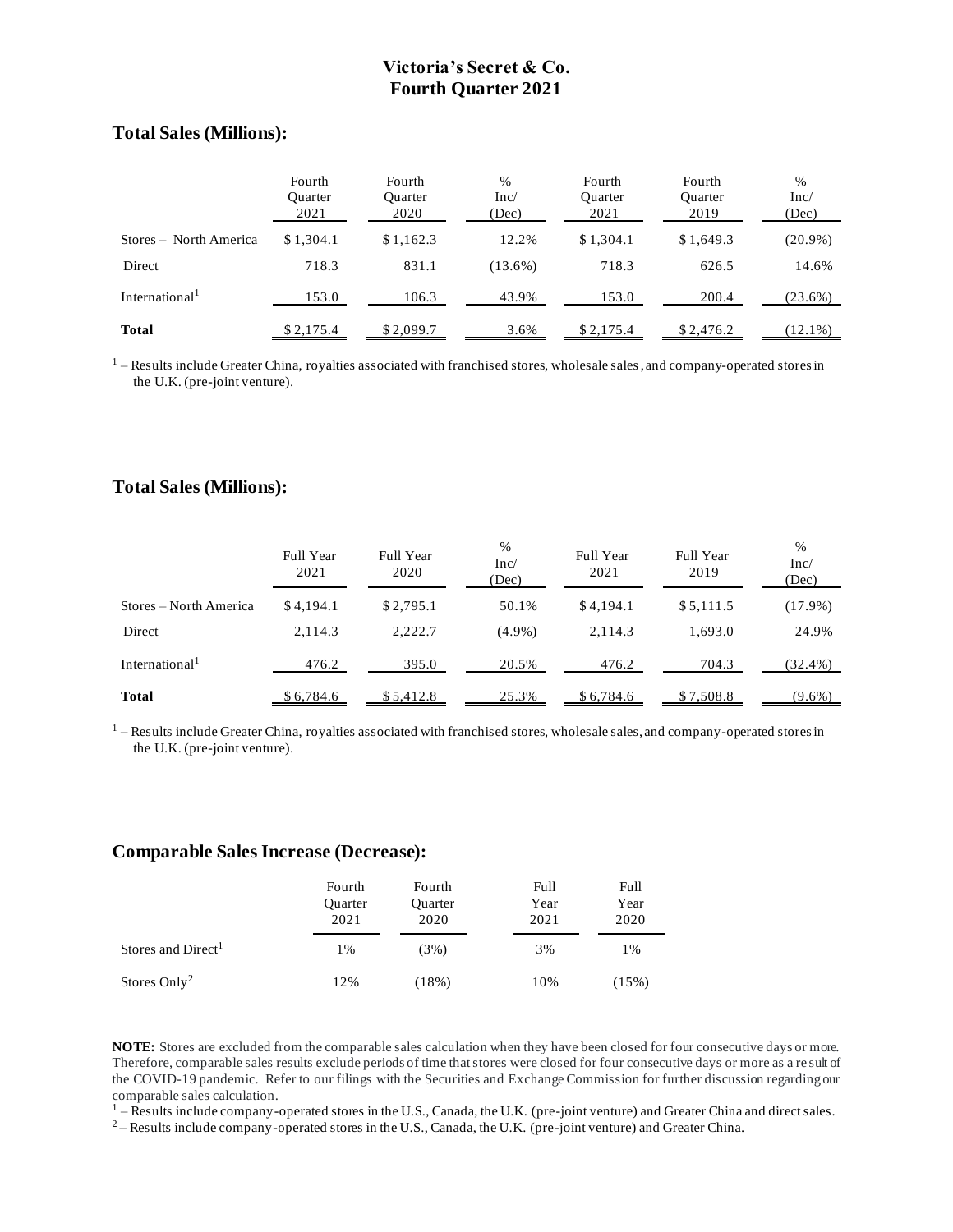# **Total Company-Operated Stores:**

|                                      | <b>Stores at</b><br>1/30/21 | <b>Opened</b> | <b>Closed</b>            | <b>Stores at</b><br>1/29/22 |
|--------------------------------------|-----------------------------|---------------|--------------------------|-----------------------------|
| U.S.                                 | 846                         |               | (38)                     | 808                         |
| Canada                               | 25                          |               | $\overline{\phantom{0}}$ | 26                          |
| Greater China - Beauty & Accessories | 36                          |               | (3)                      | 35                          |
| Greater China - Full Assortment      | 26                          | 4             |                          | 30                          |
| <b>Total</b>                         | 933                         |               | (41                      | 899                         |

# **Total Partner-Operated Stores:**

|                        | <b>Stores at</b><br>1/30/21 | <b>Opened</b> | <b>Closed</b>            | <b>Stores at</b><br>1/29/22 |  |  |  |
|------------------------|-----------------------------|---------------|--------------------------|-----------------------------|--|--|--|
| Beauty & Accessories   | 338                         | 16            | (19)                     | 335                         |  |  |  |
| <b>Full Assortment</b> | 120                         | 8             | $\overline{\phantom{0}}$ | 128                         |  |  |  |
| <b>Total</b>           | 458                         | 24            | (19)                     | 463                         |  |  |  |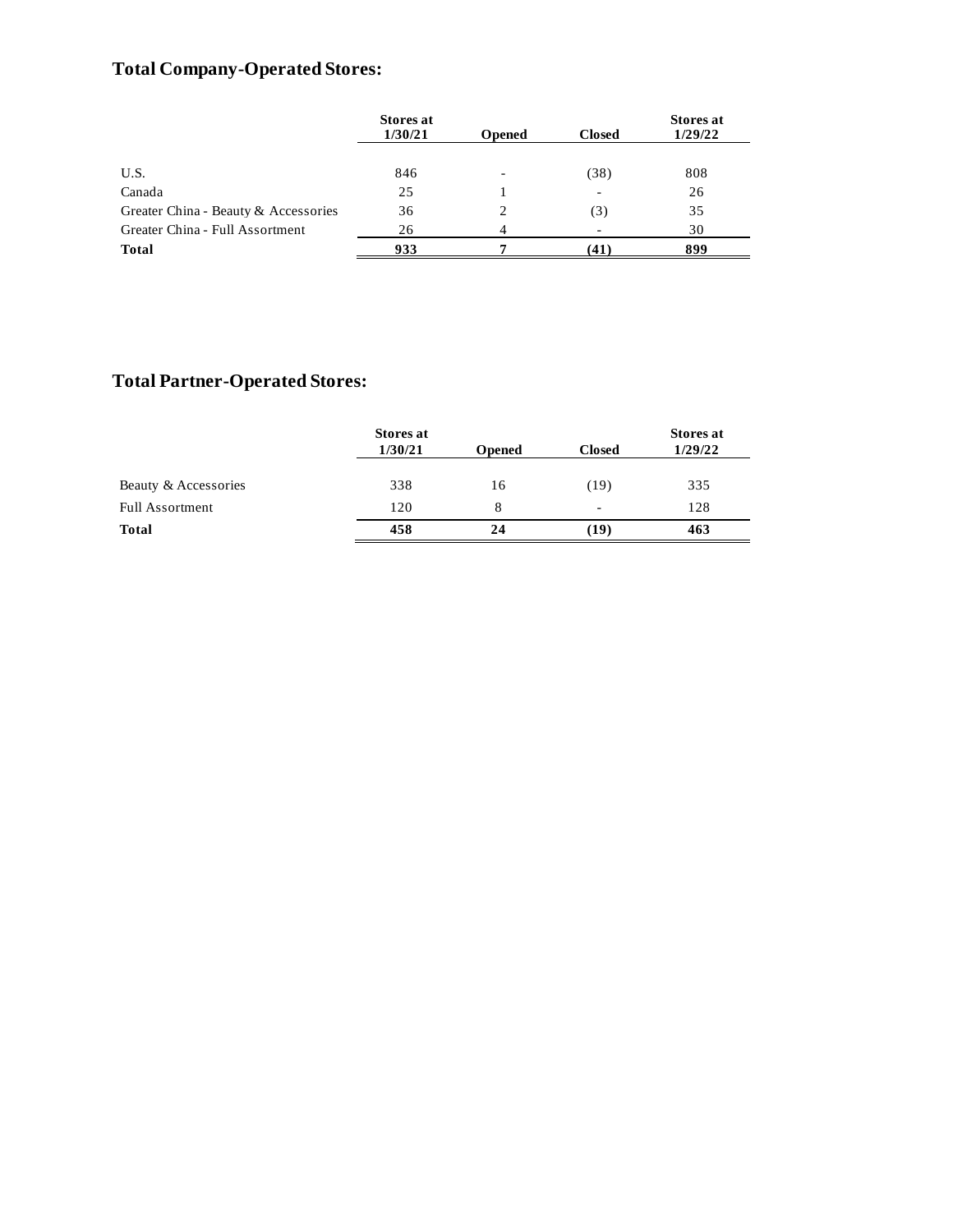### **VICTORIA'S SECRET & CO.**

### **CONSOLIDATED AND COMBINED STATEMENTS OF INCOME**

### **THIRTEEN WEEKS ENDED JANUARY 29, 2022 AND JANUARY 30, 2021**

### **(Unaudited)**

### **(In thousands except per share amounts)**

|                                                      |    | 2021        |               | 2020        |  |  |
|------------------------------------------------------|----|-------------|---------------|-------------|--|--|
| <b>Net Sales</b>                                     | \$ | 2,175,432   | <sup>\$</sup> | 2,099,749   |  |  |
| Costs of Goods Sold, Buying and Occupancy            |    | (1,322,187) |               | (1,199,166) |  |  |
| Gross Profit                                         |    | 853,245     |               | 900,583     |  |  |
| General, Administrative and Store Operating Expenses |    | (520,039)   |               | (512,703)   |  |  |
| Operating Income                                     |    | 333,206     |               | 387,880     |  |  |
| <b>Interest Expense</b>                              |    | (11,765)    |               | (1,047)     |  |  |
| Other Income                                         |    | 1,470       |               | 1,817       |  |  |
| Income Before Income Taxes                           |    | 322,911     |               | 388,650     |  |  |
| Provision for Income Taxes                           |    | 76,859      |               | 106,277     |  |  |
| Net Income                                           | S  | 246,052     |               | 282,373     |  |  |
| Net Income Per Diluted Share                         |    | 2.70        |               | 3.20        |  |  |
| Weighted Average Shares Outstanding                  |    | 91,100      |               | 88,303      |  |  |

1 - Reported Weighted Average Shares Outstanding reflects diluted shares in the fourth quarter of 2021. For periods prior to the separation in the third quarter of 2021, basic shares at the separation date are being utilized for the calculation of basic and diluted net income per share.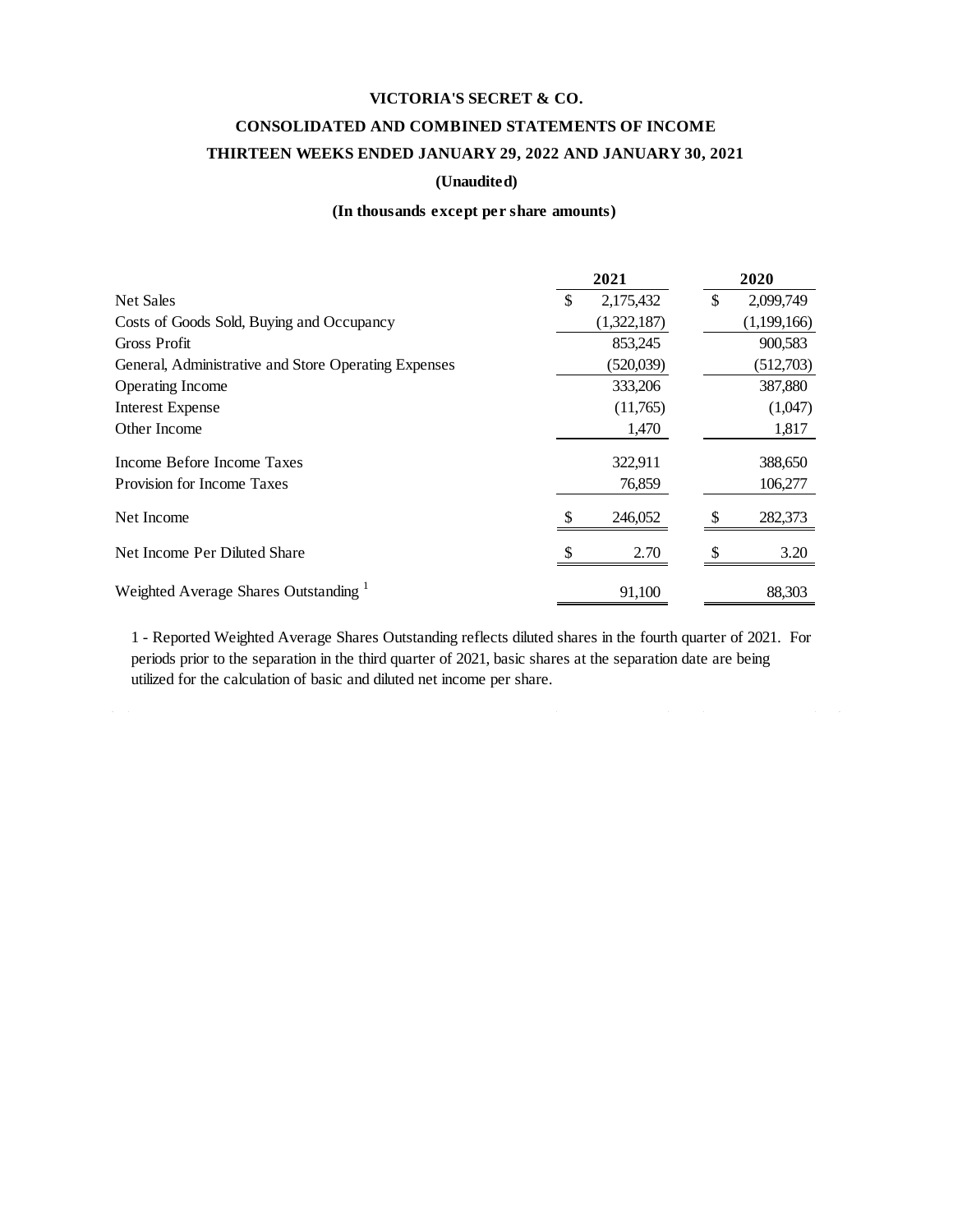### **VICTORIA'S SECRET & CO.**

### **CONSOLIDATED AND COMBINED STATEMENTS OF INCOME (LOSS)**

### **FIFTY-TWO WEEKS ENDED JANUARY 29, 2022 AND JANUARY 30, 2021**

### **(Unaudited)**

### **(In thousands except per share amounts)**

|                                                      | 2021            | 2020 |             |  |  |
|------------------------------------------------------|-----------------|------|-------------|--|--|
| Net Sales                                            | \$<br>6,784,633 | \$   | 5,412,789   |  |  |
| Costs of Goods Sold, Buying and Occupancy            | (4,024,595)     |      | (3,842,046) |  |  |
| Gross Profit                                         | 2,760,038       |      | 1,570,743   |  |  |
| General, Administrative and Store Operating Expenses | (1,890,501)     |      | (1,672,218) |  |  |
| Operating Income (Loss)                              | 869,537         |      | (101, 475)  |  |  |
| <b>Interest Expense</b>                              | (27, 424)       |      | (6,005)     |  |  |
| Other Income                                         | 1,005           |      | 1,452       |  |  |
| Income (Loss) Before Income Taxes                    | 843,118         |      | (106,028)   |  |  |
| Provision (Benefit) for Income Taxes                 | 196,737         |      | (33,712)    |  |  |
| Net Income (Loss)                                    | 646,381         |      | (72,316)    |  |  |
| Net Income (Loss) Per Diluted Share                  | 7.18            |      | (0.82)      |  |  |
| Weighted Average Shares Outstanding <sup>1</sup>     | 90.039          |      | 88,303      |  |  |

1 - Reported Weighted Average Shares Outstanding reflects diluted shares in the third and fourth quarter of 2021. For periods prior to the separation in the third quarter of 2021, basic shares at the separation date are being utilized for the calculation of basic and diluted net income (loss) per share.